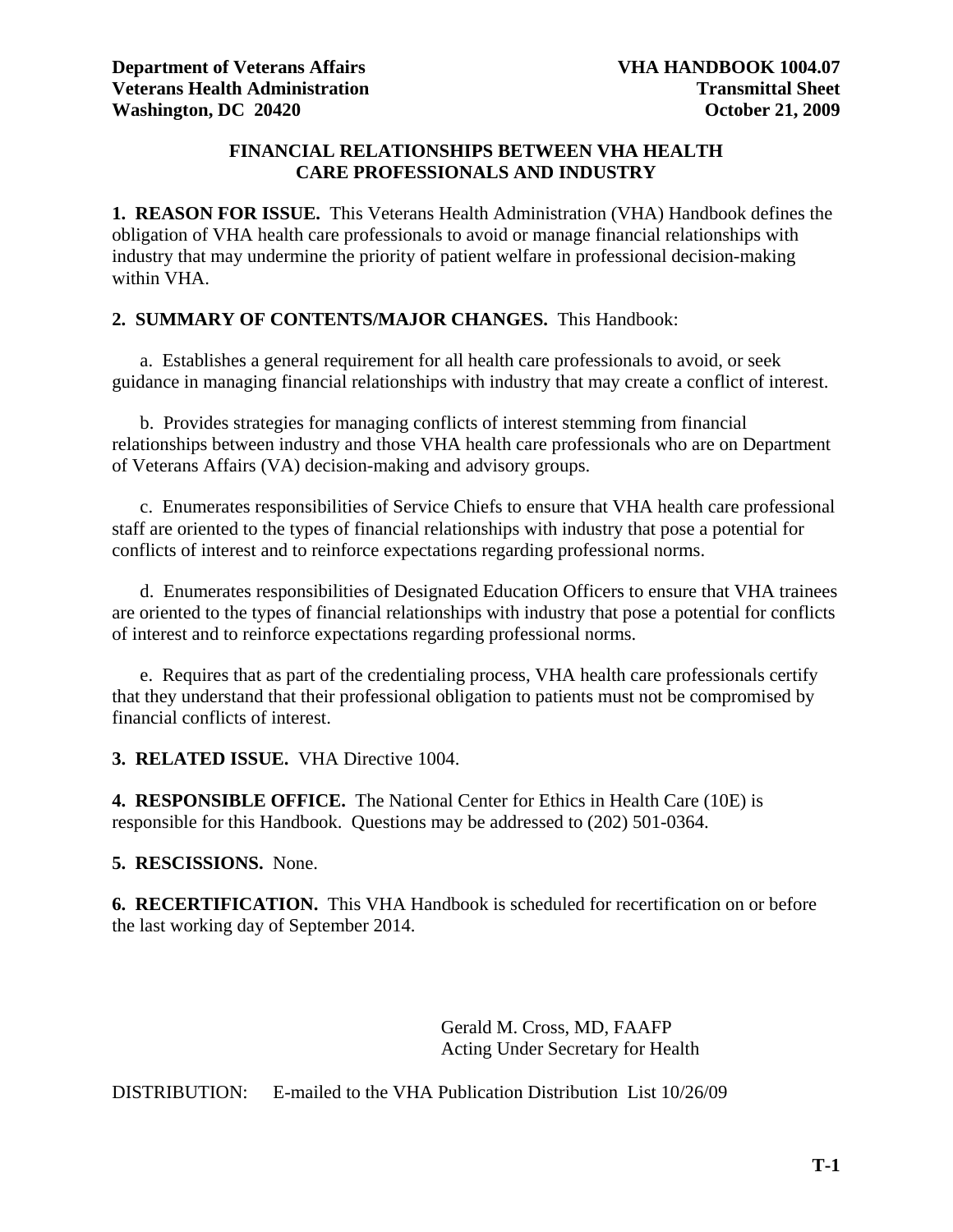# **CONTENTS**

# **FINANCIAL RELATIONSHIPS BETWEEN VHA HEALTH CARE PROFESSIONALS AND INDUSTRY**

| <b>PARAGRAPH</b><br><b>PAGE</b>                                                                                                                                      |  |
|----------------------------------------------------------------------------------------------------------------------------------------------------------------------|--|
|                                                                                                                                                                      |  |
|                                                                                                                                                                      |  |
|                                                                                                                                                                      |  |
|                                                                                                                                                                      |  |
|                                                                                                                                                                      |  |
| 6. Questions Regarding the Responsibilities for Real-time Verbal Disclosures by Health<br>Care Professionals Who Serve on VHA Decision Making and Advisory Groups  5 |  |
| 7. Questions Regarding the Responsibilities Pertaining to the Management of<br>Conflicts of Interest of Health Care Professionals Who Are Members of                 |  |
| 8. Responsibilities of Chairpersons of Decision-Making and Advisory Groups  9                                                                                        |  |
|                                                                                                                                                                      |  |
|                                                                                                                                                                      |  |
| 11. Responsibility of the Facility Director with Respect to the Credentialing Process  11                                                                            |  |
|                                                                                                                                                                      |  |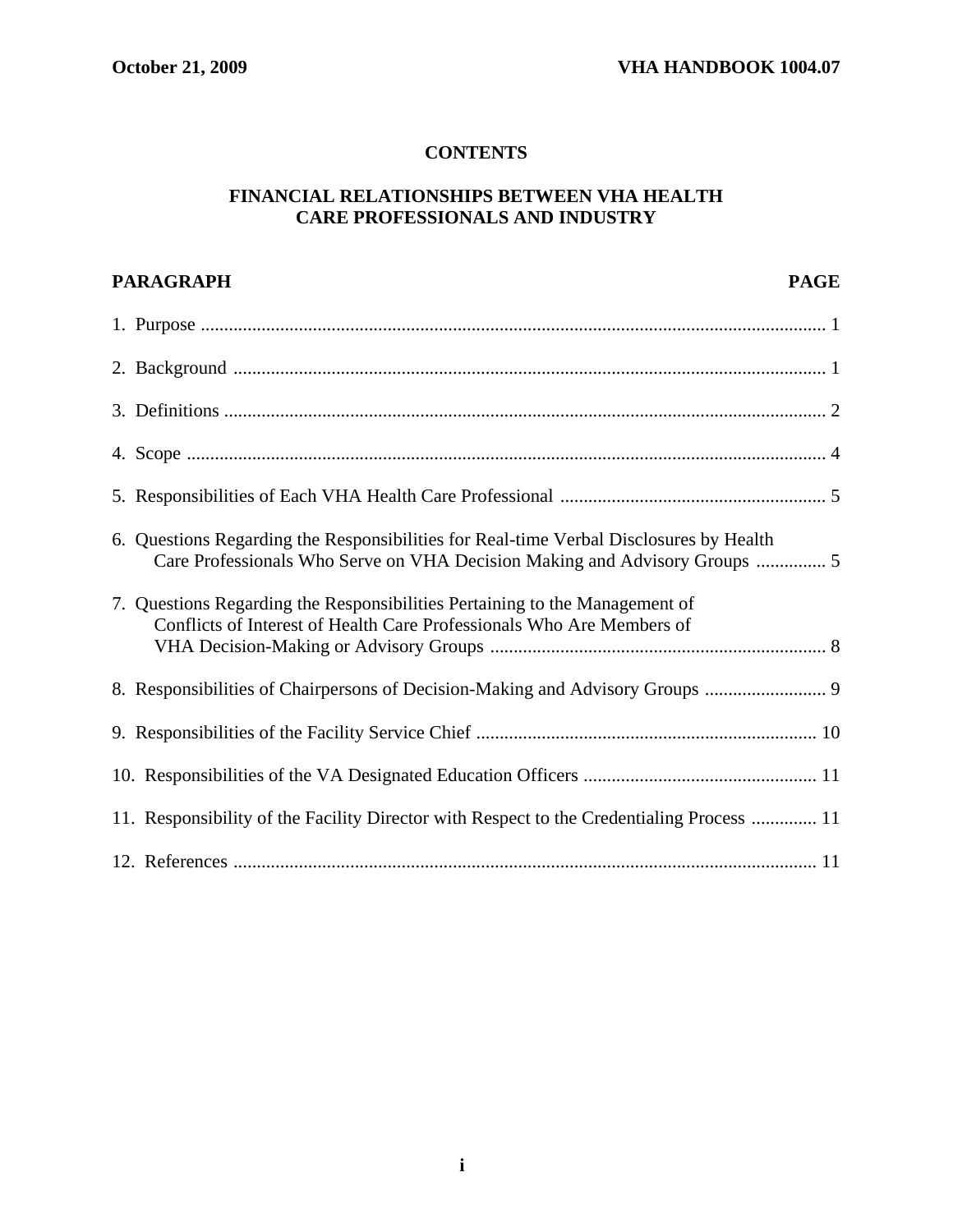## **FINANCIAL RELATIONSHIPS BETWEEN VHA HEALTH CARE PROFESSIONALS AND INDUSTRY**

# **1. PURPOSE**

 This Veterans Health Administration (VHA) Handbook defines the obligation of VHA health care professionals to avoid or manage financial relationships with industry that may undermine the priority of patient welfare in professional decision-making within VHA.

# **2. BACKGROUND**

 a. All VHA employees have a legal obligation to abide by Federal conflict of interest law (Title 18 United States Code (U.S.C.) 208) and Standards of Ethical Conduct for Employees of the Executive Branch (Title 5 Code of Federal Regulations (CFR) Part 2635). Additionally, these Government ethics laws prohibit a VA employee from using the employee's public office for private gain or participating in official matters that otherwise involve a criminal conflict of interest as defined by those laws or that might give the appearance of such conflict of interest.

 b. In addition, VHA health care professionals have a separate professional obligation to place the interests of patients above self-interest. This Handbook establishes requirements that address financial relationships that may be incompatible with this professional obligation. Where appropriate, this Handbook also establishes mechanisms to reinforce existing requirements under Government ethics rules. This Handbook is part of ongoing efforts within VHA to address and manage potential and actual conflicts of interests created by financial relationships between industry and VHA health care professionals.

 c. A financial conflict of interest exists when a financial arrangement has the potential to or is perceived to exert inappropriate influence on the integrity of decision making or the professional judgment of health care professionals in the fulfillment of their obligations to patients, and thus damage public trust.

 d. Concerns related to financial conflicts of interest have increased as financial relationships between health care professionals and pharmaceutical, biotechnology, medical device, product, equipment, and technology companies have become more ubiquitous and complex (see subpars. 12d, 12e, 12f, 12g, 12h, 12i, 12j, 12k, 12l, 12m, 12n, and 12o).

 e. These concerns are based on the effects the relationships may have on the actual or perceived quality of patient care and the independence of professional judgment. Such relationships may entail compensation from industry for services that health care professionals perform as consultants or speakers for those companies as well as investments that health care professionals may have in a company. Compensation may come directly from pharmaceutical, biotechnology, medical device, product, equipment or technology companies or indirectly from proxy medical education or public relations firms, disease advocacy groups, or law firms working on behalf of these companies.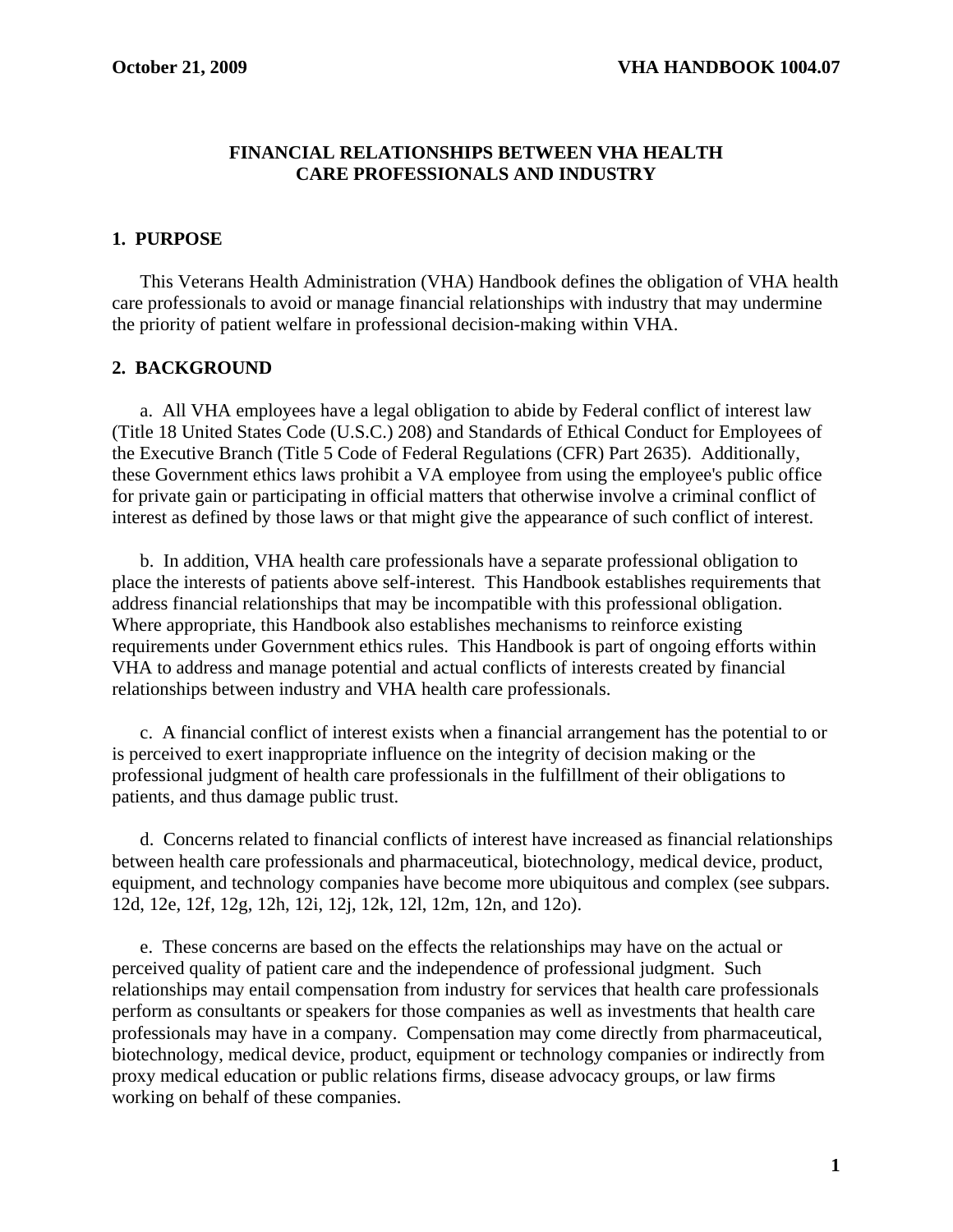f. Research indicates that individuals are not able to manage their own conflicts of interests. Social science research shows that in situations of conflict of interest "even when individuals try to be objective, their judgments are subject to an unconscious and unintentional self-serving bias" (see subpars. 12i and 12o). Self-interest changes how individuals "seek out and weigh the information on which they later base their choices when they have a stake in the outcome" (see subpar. 12i). These effects occur even among individuals who are motivated to be impartial and who have been explicitly instructed about bias (see subpars. 12h and 12k). Thus, prohibitions and strategies for third-party management of conflicts of interest have been proposed and enforced.

 g. Even when a financial relationship between a VA health care professional and industry does not correlate with actual compromise of judgment or patient care, the perception that such a relationship can exert inappropriate influence may have a negative impact on the credibility of both the health care professional and the institution.

 h. In addition to the obligations set forth in this Handbook, all VA employees are subject to the criminal conflict of interest statutes at 18 U.S.C. Chapter 11, and the Executive Branch Standards of Conduct at 5 CFR Part 2635, which together are commonly referred to as the "Government ethics laws." Violation of these provisions may be sanctioned by civil and criminal penalties, as well as employment-related discipline such as removal or suspension. Compliance with the provisions in this Handbook does not necessarily satisfy the requirements of these criminal and regulatory conflict of interest provisions. VA Regional Counsels and the Assistant General Counsel for Professional Staff Group III (023), the designated agency ethics official, maintain ethics expertise and provide counseling services to employees related to Government ethics rules. *NOTE: Employees with questions regarding these requirements are encouraged to contact their respective Regional Counsels. Those in VA Central Office should contact the Assistant General Counsel for Professional Staff Group III (023). General guidance on substantive Government ethics matters such as gifts, conflicting financial interests, impartiality, misuse of position, outside activities, and financial disclosure can be found on the [Office of Government Ethics](http://www.usoge.gov/pages/common_ethics_issues/common_ethics_issues.html) Web site at http://www.usoge.gov, and VA's Office of General Counsel ethics Web site at: http://vaww.gc.va.gov/law/employment/Ethics/index.htme.* 

#### **3. DEFINITIONS**

 a. **Financial Relationship.** For the purposes of this Handbook, a financial relationship is any arrangement between an individual VHA health care professional and pharmaceutical; biotechnology; medical device; product; equipment; and technology companies or their proxy medical education or public relations firms. Financial relationships also include disease advocacy groups; or law firms, that involves monetary or in-kind compensation to the health care professional or non-profit entities that directly or indirectly support the health care professional in ways such as salary, honorarium, consultation fee, or reimbursement; or financial holdings in pharmaceutical, biotechnology, medical device, product, equipment, and technology companies. Compensation may include: money, including low-interest loans, real property, stock options or other equity interest, paid or reimbursed travel and accommodations. Examples include: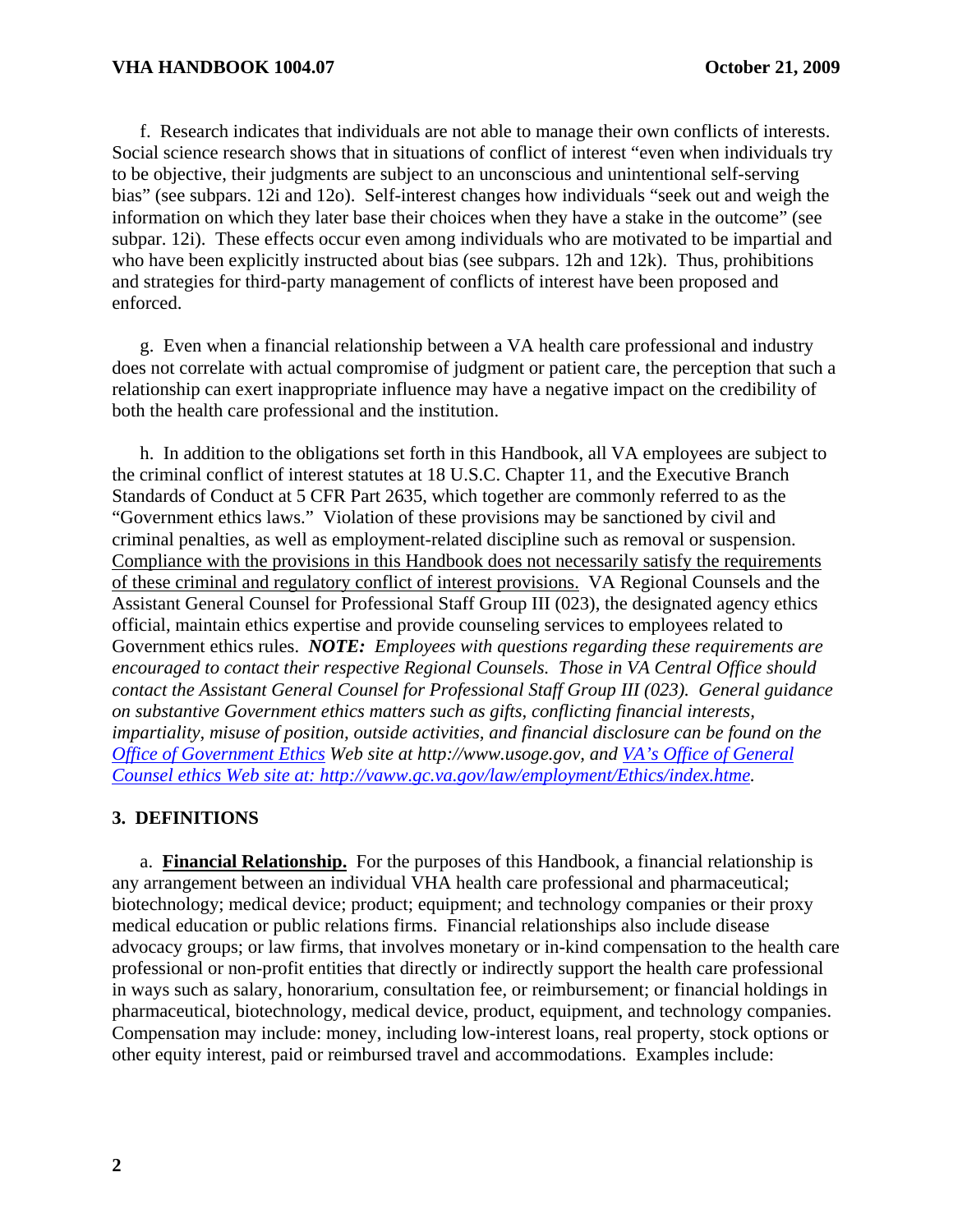(1) Compensation for participation as a member, presenter, moderator, etc., on an industryfunded speakers bureau. *NOTE*: *VHA health care professionals should be aware that representing non-Federal parties before the Government in connection with particular matters is prohibited by criminal conflict of interest law (18 U.S.C. §§ 203, 205). VA employees who receive industry support for presentations made on VA property to VA audiences should consult Regional Counsel in advance to determine whether a proposed activity would fall within the scope of this law.*

 (2) Compensation for participation as an advisor, consultant, member, presenter, moderator, etc., on an industry-funded advisory board.

(3) Compensation for participation as an author on an industry-funded publication.

 (4) Paid expert witness testimony provided on behalf of industry. *NOTE: Serving as an expert witness before a Federal agency or court for a party other than the Government, where the United States is a party or has a direct and substantial interest, is generally prohibited by the Standards of Conduct for Executive Branch Employees*.

(5) Industry-funded education or research grants, honoraria, or low interest loans.

 (6) Compensation for a paid role (Medical Director, Board Member, Resident or Trainee Representative, etc.) on a pharmaceutical, biotechnology, medical device, product, equipment, or technology company or their proxies.

 (7) Compensation for participation as developer, speaker, moderator, attendee, etc., of industry-funded Continuing Medical Education (CME) or other industry-sponsored programs, such as lectures, dinner meetings, or teleconferences.

 b. **Decision-making or Advisory Group.** A decision-making or advisory group is any group, such as a working group, advisory committee, task force, board, or committee that makes:

(1) Decisions on clinical or technical requirements for major purchasing decisions, or

 (2) Recommendations that would have significant implications for major purchasing decisions (e.g., National Leadership Board or Veterans Integrated Service Network (VISN)-level Executive Leadership Boards (ELB), VISN Formulary Committees, VISN Formulary Leaders Committees, Medical Advisory Panel (MAP), Pharmacy and Therapeutics (P&T) Committees, Field Advisory Committees, VA-Department of Defense (DOD) Evidence-Based Practice Work Group), or

 (3) Major purchasing decisions. *NOTE: Groups chartered under the Federal Advisory Committee Act are not included under this definition.* 

c. **Financial Conflict of Interest.** A financial conflict of interest is a financial arrangement that has the potential to or is perceived to exert inappropriate influence on the integrity of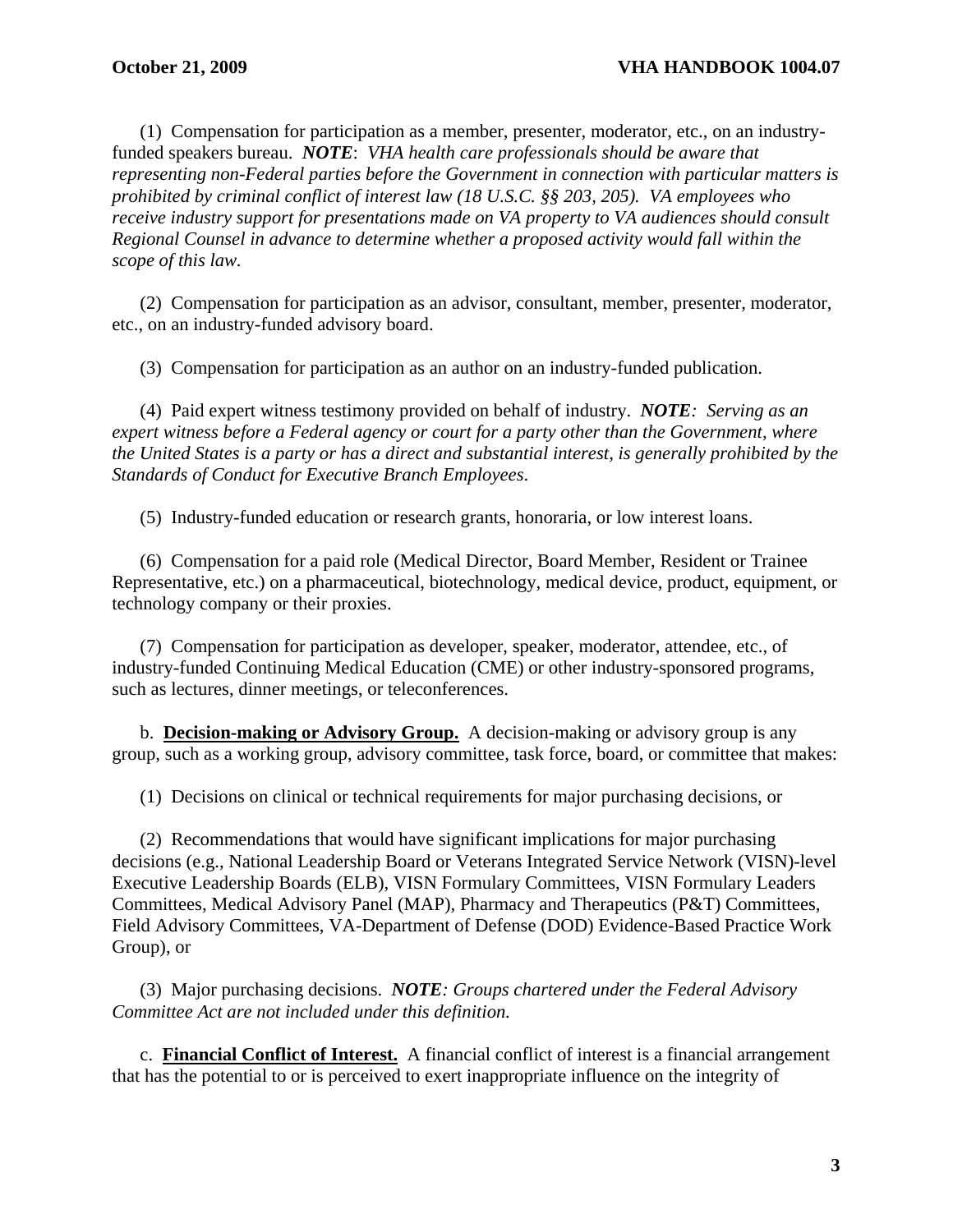decision making or the professional judgment of health care professionals in the fulfillment of their obligations to patients, and thus damage public trust.

d. **Criminal Conflict of Interest.** Under 18 U.S.C. § 208., a criminal conflict of interest exists when an employee participates personally and substantially in a particular matter, e.g., contract or grant, that would have a direct and predictable effect on the employee's outside financial interest, or the financial interest of the employee's spouse, minor child, general partner, any person/entity whom the employee serves as an officer, director trustee or employee, or any person with whom the employee is negotiating for employment, or with whom the employee has an arrangement for prospective employment.

e. **Industry.** Industry includes pharmaceutical companies, biotechnology companies, medical device, product, equipment, and technology companies, and proxy medical education, publishing, public relations firms, disease advocacy groups, and law firms groups working on behalf of such companies.

f. **VHA Health Care Professional.** For the purposes of this Handbook, a VHA health care professional is any full-time, part-time, or without-compensation (WOC) employee of or trainee in VHA who makes treatment recommendations that pertain to commercial products or who is involved in making formulary decisions, developing clinical practice guidelines, institutional policies on care, or in other activities within the health care system that can have a significant effect on the range of treatment options available to patients. These may include physicians, advanced practice nurses, psychologists, physician assistants, pharmacists, other associated health practitioners with prescriptive authority, and certain administrators.

## **4. SCOPE**

 The professional obligations of VHA health care professionals must not be compromised by financial relationships with industry. *NOTE: Information pertaining to conflicts of interest in research can be found in VHA Handbook 1200.01.* As addressed in this Handbook, VHA health care professionals must:

a. Avoid or seek guidance in managing actual and potential conflicts of interests;

 b. Follow protocols for disclosure and oversight of such relationships in the context of decision-making and advisory groups; and

 c. Certify in the VHA credentialing process (if applicable) that they understand that their professional obligation to patients must not be compromised by conflicts of interest.

### **5. RESPONSIBILITIES OF EACH VHA HEALTH CARE PROFESSIONAL**

Each VHA health care professional is responsible for:

 a. Avoiding financial relationships with industry that involve actual or potential conflicts of interest and seeking guidance in managing potential or actual conflict of interests. For example,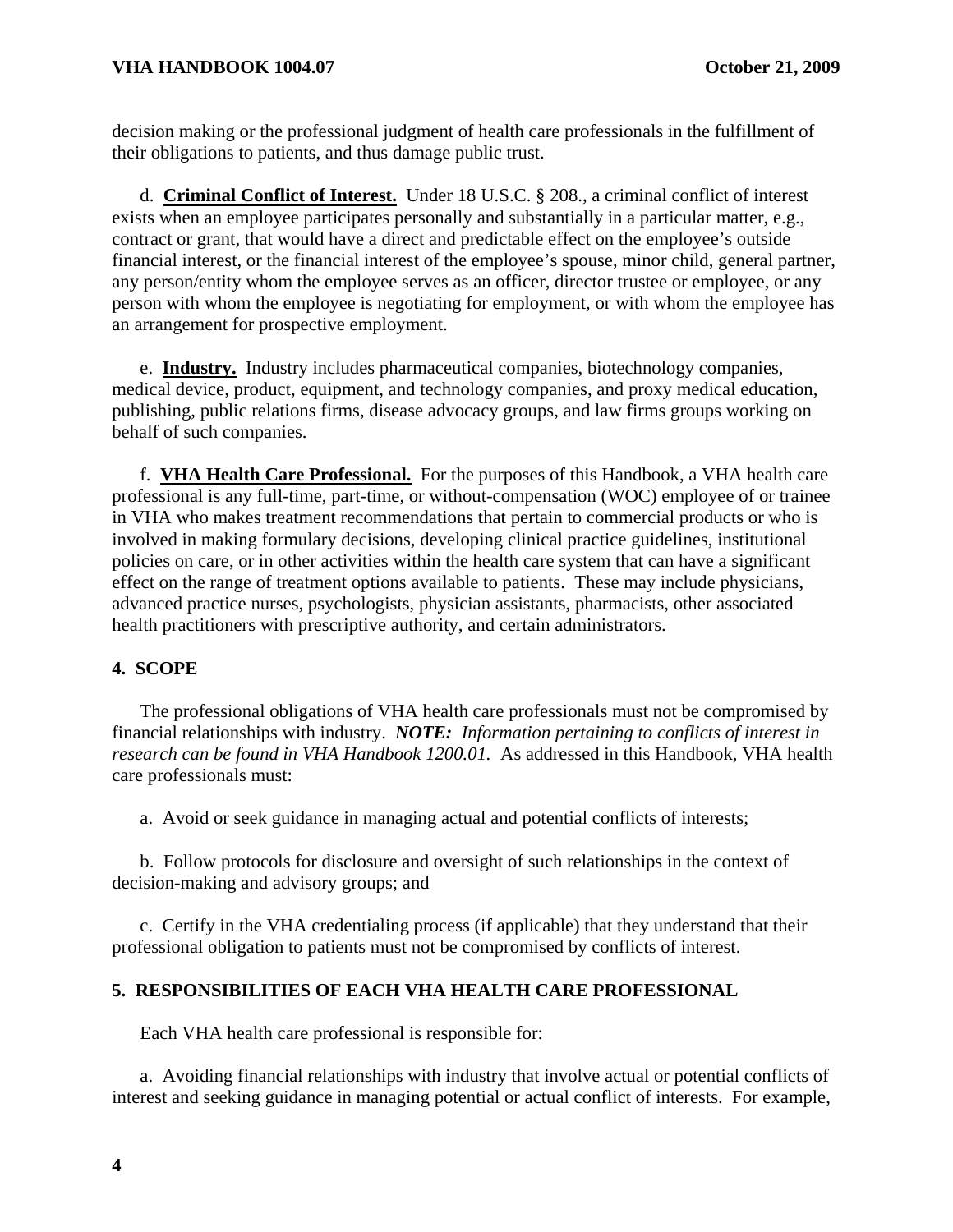a clinician or trainee who is offered any type of monetary or in-kind payment or gift by a pharmaceutical company or medical device company needs to consider whether such a payment or gift has the potential to, or could be perceived to, exert inappropriate influence on the individual's professional decision-making or judgment. If it does have such potential, the professional should decline the payment or gift, or seek guidance from their supervisor, Service Chief, VA Designated Education Officer, Designated Agency Ethics Officer, or other appropriate official.

 b. Making real-time verbal disclosures of their financial relationships with industry that may have a bearing on the work of the group, when serving as a member of a VA decision-making or advisory group.

 c. Completing, if applicable, the VHA credentialing and appraisal process, signing the following statement as part of the process: "I understand that my professional obligations can be compromised by financial conflicts of interest; therefore, I will avoid conflicts or seek guidance in their management."

 d. Bringing concerns regarding the potential or actual conflicts of interest of other VA health care professionals, including but not limited to the chairperson of a decision-making or advisory group, to the attention of the person's supervisor, appointing official, or facility leadership.

## **6. QUESTIONS REGARDING THE RESPONSIBILITIES FOR REAL-TIME VERBAL DISCLOSURES BY HEALTH CARE PROFESSIONALS WHO SERVE ON VHA DECISION MAKING AND ADVISORY GROUPS**

### a. **When and How Often Must Verbal Disclosures Be Made?**

 (1) Verbal disclosures must be solicited by the chairperson and provided by the members and chairperson:

 (a) At the beginning of the first meeting of a decision-making or advisory group and at an appropriate time during that meeting for any late-arriving members.

(b) At the beginning of the first meeting for any subsequently appointed member.

 (2) At the beginning of all subsequent meetings of the decision-making or advisory group, the chairperson must remind the members to verbally state any new financial relationships they have with industry that may have a bearing on the work of the decision-making or advisory group.

#### b. **What Is the Scope of Real-Time Verbal Disclosures?**

 (1) Affiliations requiring disclosure include the financial relationships between the member (not the member's spouse and children) and industry that are pertinent to the particular issues, or companies that are relevant to the work of the decision making or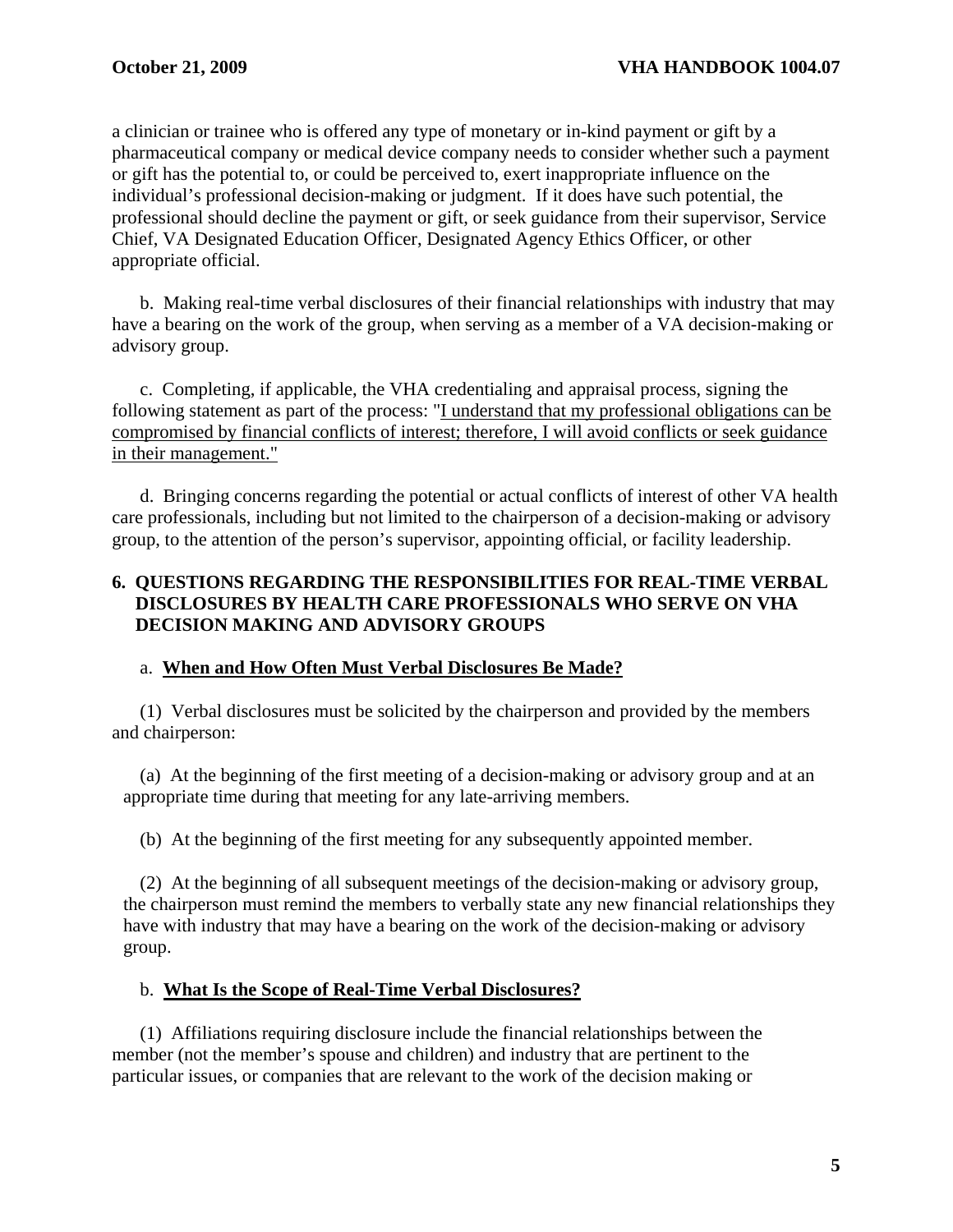advisory group. This includes financial relationships that either constitute a conflict of interest or the appearance of a conflict.

 (2) Verbal disclosures must include the financial relationships described in subparagraph 6b(1) within the last 12 months and any interviews or negotiations within the last 12 months for employment (including anticipated employment) with an entity that has a financial interest in the matters before the decision making or advisory group.

#### c. **What Form Must Real-Time Verbal Disclosures Take?**

 (1) Verbal disclosures must include either a negative statement that the member has no financial relationships relevant to the work of the decision making or advisory group or an affirmative statement that the member has a financial relationship, the name of the entity with whom the member has a financial relationship, and the nature of the relationship. Although the amount of compensation or investment may be disclosed, it is not required. Verbal disclosures might take the following forms:

 (a) "I do not have any financial relationships with any companies whose work relates to the issues addressed by this committee."

(b) "I receive compensation from (name of company) for membership on its speakers bureau."

 (c) "I received compensation from \_\_\_(name of company)\_\_\_ for chairing a committee related to  $(\text{name of drug})$ ."

 (d) "I received compensation from \_\_\_(name of company)\_\_\_ when I attended a dinner program regarding \_\_\_(name of topic) \_\_."

 (e) "I received compensation from \_\_\_(name of company)\_\_\_ for an educational grant pertaining to  $\qquad$  (name of subject)  $\qquad$ ."

 (f) "I received an in-kind contribution from \_\_\_(name of company)\_\_\_ for a presentation that I gave regarding  $\qquad$  (name of subject)  $\qquad$ ."

#### d. **To Whom Do Real-Time Verbal Disclosures Apply?**

 (1) Real-time verbal disclosures apply to the chairperson of, members of, and nonmember Federal employees invited to attend or make a presentation to the following decision making or advisory groups:

(a) MAP.

(b) VISN Formulary Leaders Committees.

(c) VISN Formulary Committees.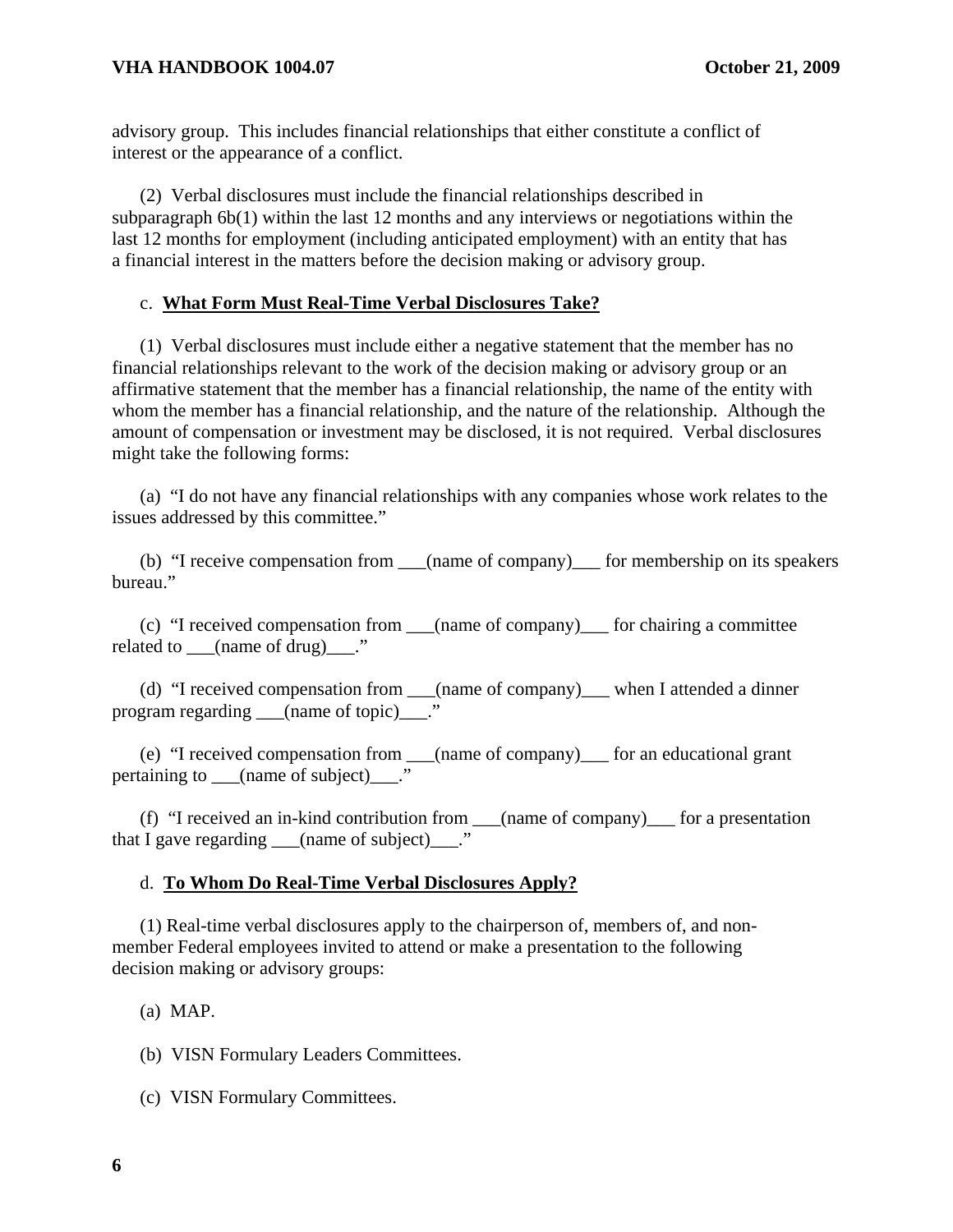- (d) P&T Committees.
- (e) Field Advisory Committees
- (f) VA-DOD Evidence-Based Practice Work Group.
- (g) Clinical Logistics.
- (h) Procurement.
- (i) Technology Assessment.
- (j) National Leadership Board (NLB).
- (k) NLB standing committees.
- (l) VISN-level ELB.

 (m) Additional decision making or advisory groups as determined by VISN Directors or the Principal Deputy Under Secretary for Health.

#### e. **How must real-time verbal disclosures be recorded in meeting minutes?**

 (1) Sufficient information must be recorded in the meeting minutes to provide a basis for quality review.

(2) For the purpose of conflict-of-interest management, meeting minutes need to record:

(a) Members present at the meeting.

(b) That all participants were asked to provide information on their financial relationships.

- (c) That a particular individual disclosed a financial relationship with industry.
- (d) The nature of the financial relationship.
- (e) The action taken by the chairperson to manage the conflict.

*NOTE: For example: "John Doe indicated that he had a potential conflict of interest (honorarium for a one time speaking engagement with X Pharmaceutical Company on selective serotonin uptake inhibitors (SSRIs). He left the room during the discussion and vote on related SSRIs."*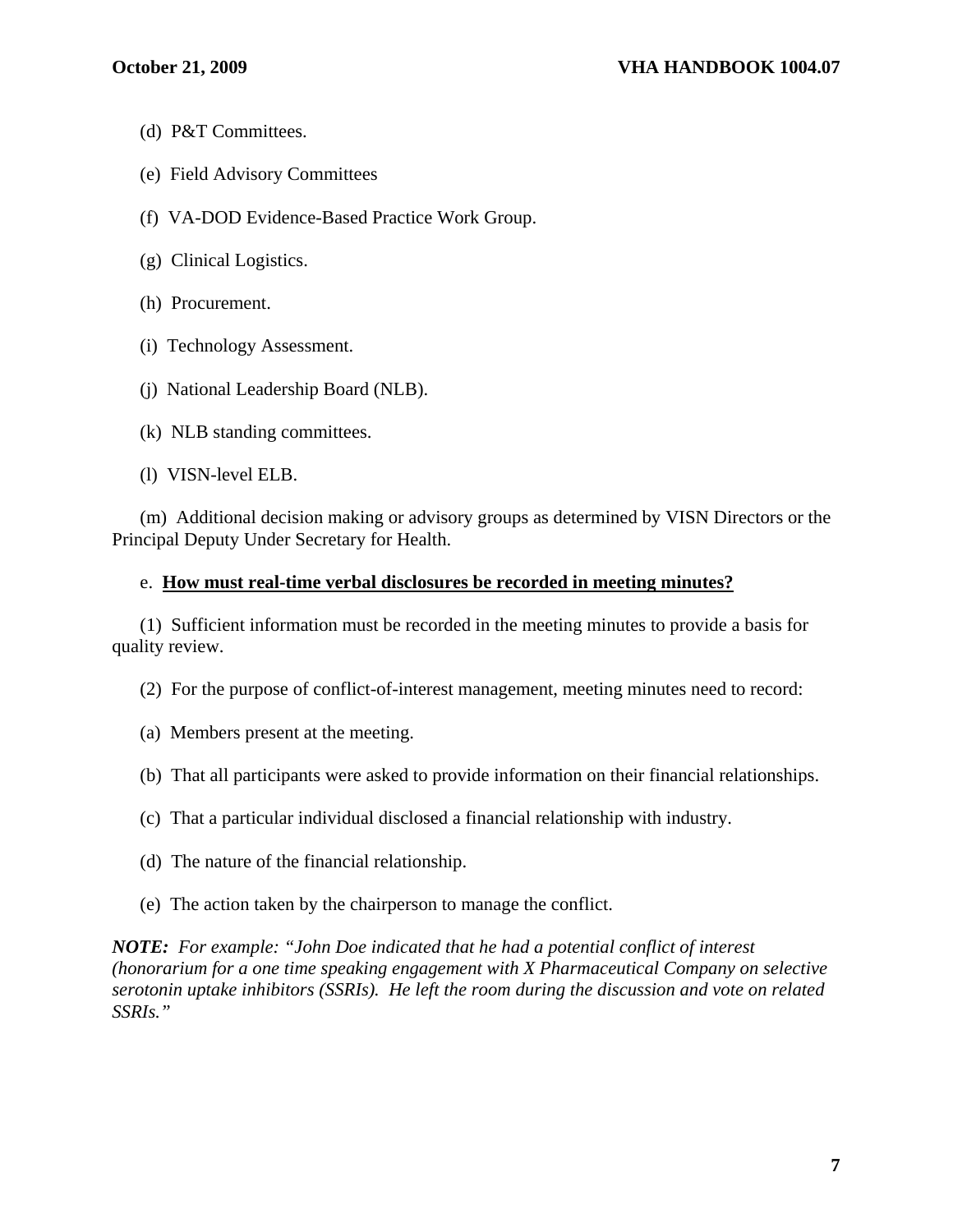## **7. QUESTIONS REGARDING THE RESPONSIBILITIES PERTAINING TO THE MANAGEMENT OF CONFLICTS OF INTEREST OF HEALTH CARE PROFESSIONALS WHO ARE MEMBERS OF VHA DECISION MAKING AND ADVISORY GROUPS**

## a. **What Financial Relationships Disqualify Someone From Service on a VA Decision-making or Advisory Group?**

 (1) Receipt of any compensation for membership on any pharmaceutical company or medical device, product, equipment, or technology manufacturer's speakers bureau or advisory board will disqualify a VHA health care professional from chairing and membership on the following committees: *NOTE: The committee chair should consult with Regional Counsel regarding additional issues under criminal conflict of interest law.*

- (a) MAP.
- (b) VISN Formulary Leaders Committee.
- (c) VISN Formulary Committees.
- (d) P&T Committees.
- (e) VA-DOD Evidence-Based Practice Work Group.
- (f) Clinical Logistics.
- (g) Procurement.
- (h) Technology Assessment.
- (i) NLB.
- (j) NLB standing committees.
- (k) VISN-level ELB.

 (l) Additional decision making or advisory groups as determined by VISN Directors or the Principal Deputy Under Secretary for Health.

## b. **How Must the Chairperson Manage Member's Financial Relationships with Industry?**

 (1) The chairperson has authority to manage a members' financial relationships with industry by requiring the member's recusal from both discussion and vote.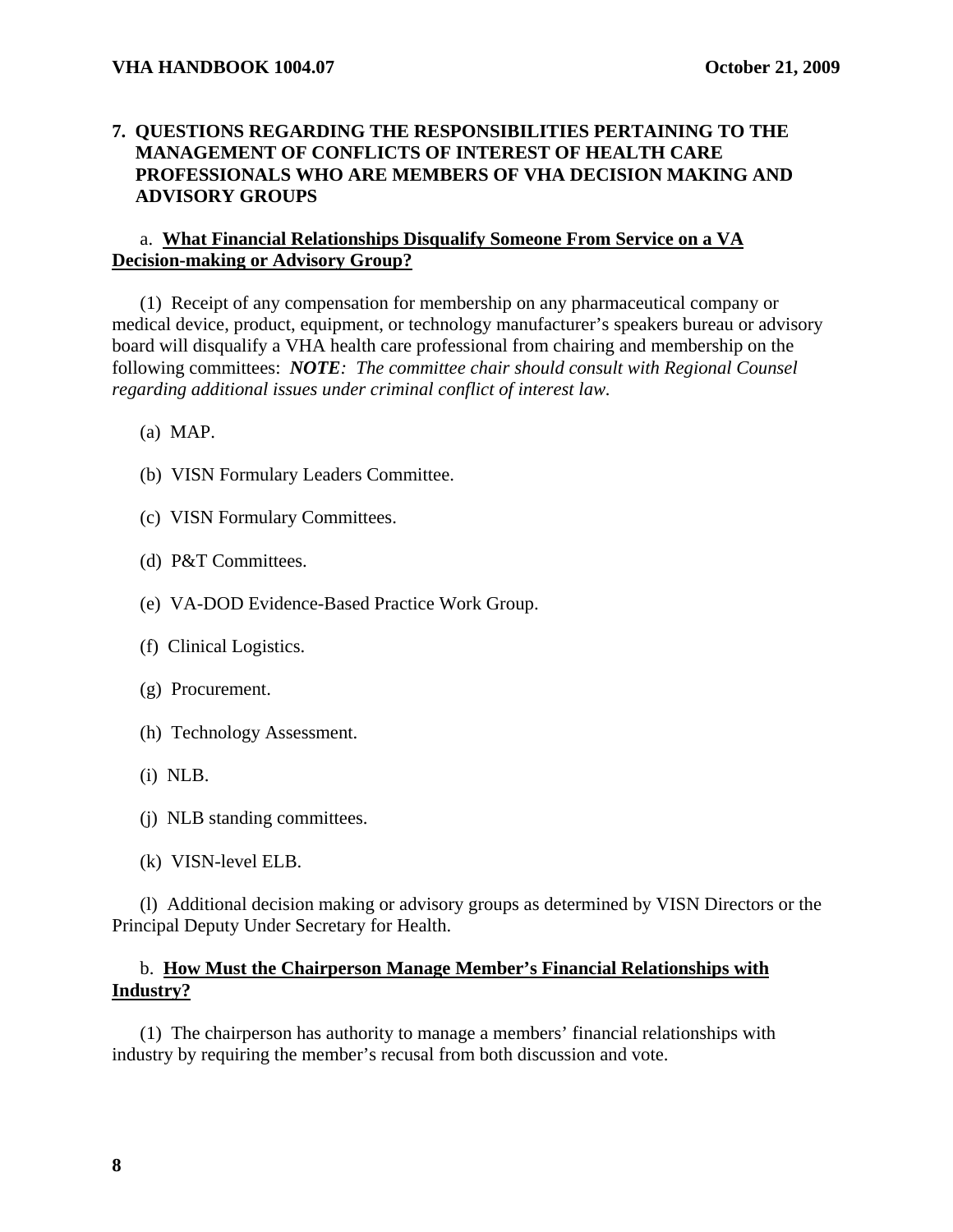(2) The chairperson has authority to review, on a need-to-know basis, the Office of Government Ethics (OEG) Form 450, Confidential Financial Disclosure Report, of decision making or advisory group members and to work with Department Government ethics officials (Regional Counsels or Professional Staff Group III attorneys as appropriate) to address with members any conflicts of interest that need further management.

## c. **What Does Recusal Entail?**

 (1) Recusal based on a financial relationship with industry entails having someone leave the room for the entire discussion and vote on the relevant matter, not simply recusal from the vote.

 (2) Any uncertainty that the chairperson has about a disclosed financial relationship must result in recusal. That is, chairpersons must err on the side of caution when they are uncertain about the potential for a member's financial relationship with industry to present a conflict of interest or to introduce bias.

### d. **Who Is Responsible for Managing the Chairperson's Own Conflicts of Interest?**

 (1) The chairperson's own financial relationships must be managed according to these protocols, by the chairperson's supervisor or appointing official, e.g., the Chief Consultant, Pharmacy Benefits Management Service (PBM) or Chairperson, MAP, must be consulted to review conflict of interest information for chairpersons of VISN Formulary Committees and facility P&T committees). The chairperson is responsible for bringing the chairperson's own financial relationships with industry to the attention of these officials and informing the decision making or advisory group of decisions and actions taken.

 (2) However, decision-making or advisory group members also have a responsibility to bring concerns about the chairperson's financial relationships with industry to the attention of the chairperson's supervisor, appointing official, or facility leadership if the member believes that unresolved issues or questions exist.

## **8. RESPONSIBILITIES OF CHAIRPERSONS OF DECISION-MAKING AND ADVISORY GROUPS**

Chairpersons of decision-making and advisory groups are responsible for:

 a. Communicating to nominees to a decision making or advisory group those financial relationships with industry that would disqualify them from service on that group and the procedures for real-time verbal disclosure that will be part of the group's conflict-of-interest process (see para. 6).

 b. Clarifying for all members of the decision making or advisory group what a financial relationship is and reminding members on a routine basis about their obligations regarding disclosure and recusal.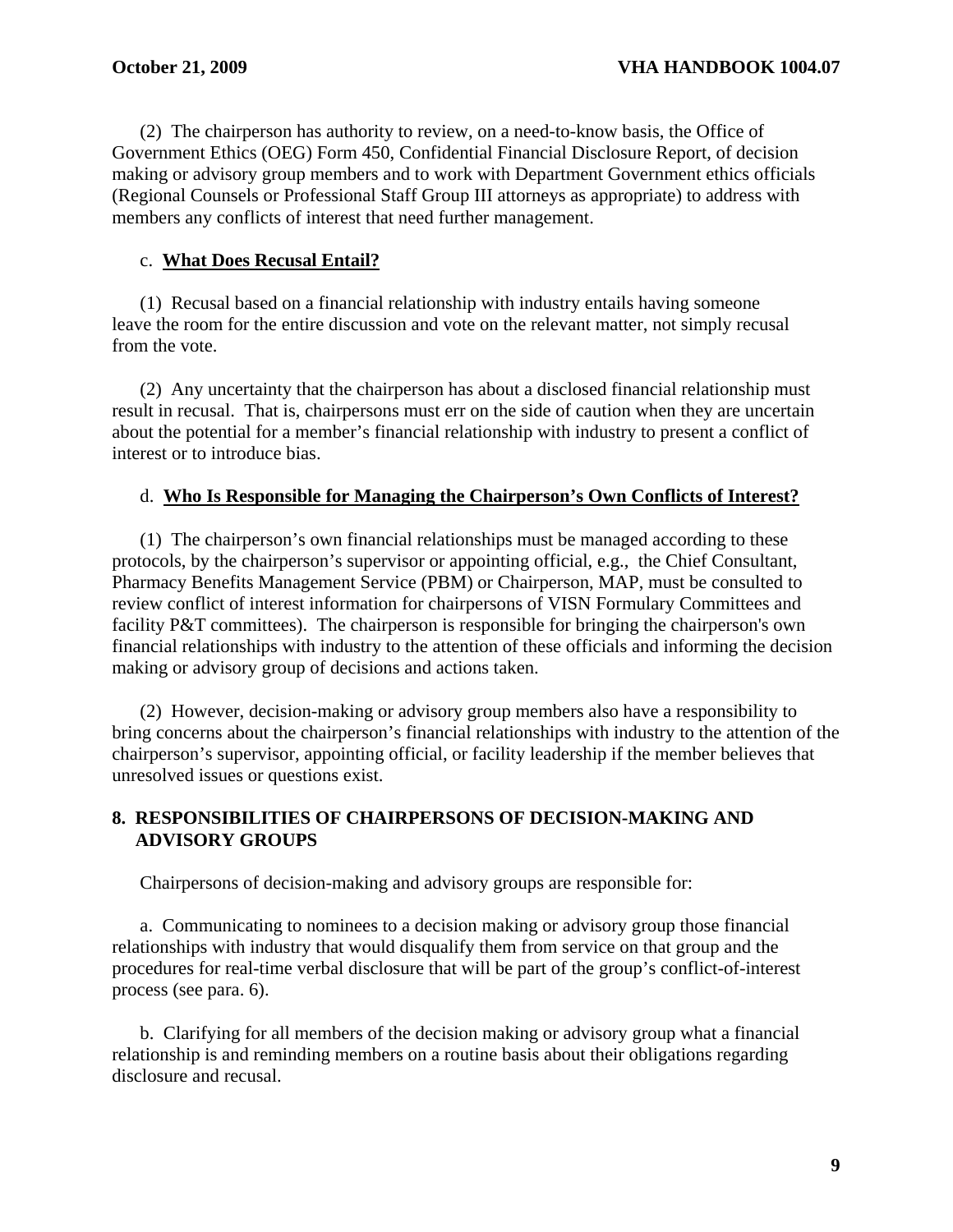c. Soliciting during meetings a verbal disclosure of members' financial relationships with industry that may have a bearing on the work of the decision-making or advisory group.

 d. Ensuring that meeting minutes reflect sufficient information about those disclosures to provide a basis for quality review and conflict of interest management.

 e. Managing conflicts of interest stemming from financial relationships disclosed by members of the decision making or advisory group.

 f. Consulting with the Designated Ethics Official, when needed, to review the Confidential Financial Disclosure Form 450 of decision making or advisory group members and to address any member conflicts of interest that need further management.

 g. Bringing the chairperson's own financial relationships with industry to the attention of the supervisor or appointing official and informing the decision making or advisory group of decisions and actions taken in response.

## **9. RESPONSIBILITIES OF THE FACILITY SERVICE CHIEF**

Each facility Service Chief is responsible for:

 a. Ensuring that VHA health care professional staff within their area of responsibility are oriented to the types of financial relationships with industry that pose a potential for conflicts of interest.

 b. Conveying to the best of their knowledge to chairpersons of decision making and advisory groups any potential or actual conflicts of interest concerning VHA health care professionals who serve on such groups that may have a bearing on their committee service.

 c. Reinforcing expectations regarding professional norms and conflicts of interest. Actions to accomplish this may include:

 (1) Reviewing individual prescribing data received from local P&T Committees and using this information as a basis for counseling practitioners on outlier status, including querying practitioners about financial relationships with industry. *NOTE: Service Chiefs, in their role as supervisors, have authority to review, on a need-to-know basis, the OGE Form 450 of confidential filers within their service.*

 (2) Scrutinizing staff requests to use annual leave, administrative absence or leave-withoutpay to participate in industry-sponsored events. *NOTE: Leave requests to present VA work under a VA title must be submitted and evaluated as requests for administrative absence, not annual leave. Annual leave requests need to be evaluated from the perspective of VA operations, namely whether the absence would adversely affect operation of the service. Further, the Standards of Conduct prohibit employees from accepting compensation for speaking, teaching or writing related to their official duties, which includes presentations that deal in significant part*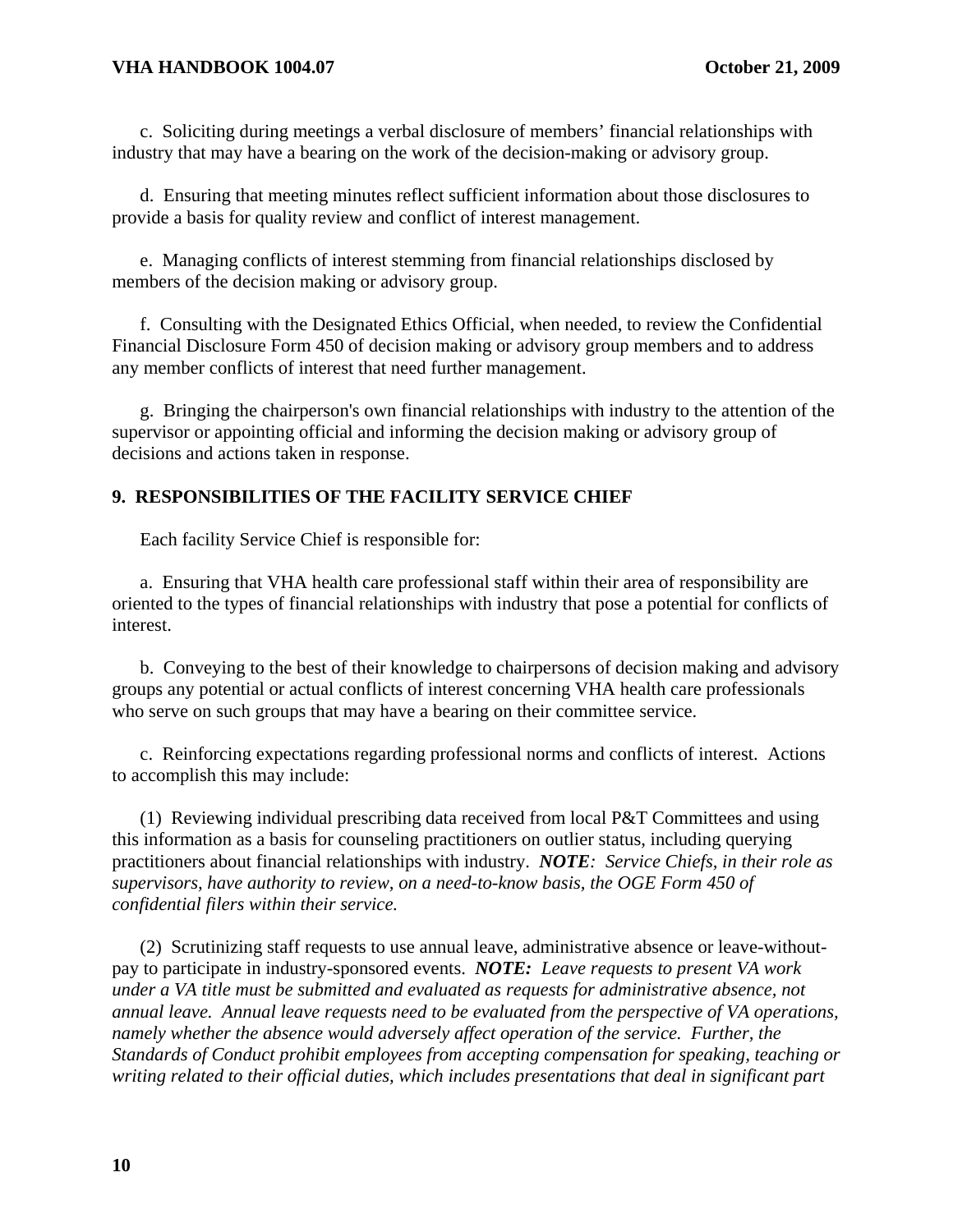*with any matter to which the employee is currently assigned or has been assigned in the last year, or any ongoing or announced VA program, policy or operation.* 

 (3) Assessing potential conflicts of interest in staff topic selection for presentations at VA facilities, for example, if the topic could be seen to promote the interests of a company that provides financial support to the staff member.

## **10. RESPONSIBILITIES OF THE VA DESIGNATED EDUCATION OFFICER**

Each VA Designated Education Officer, or designee, is responsible for:

 a. Ensuring that trainees are oriented to the types of financial relationships with industry that pose a potential for conflicts of interest.

 b. Reinforcing expectations regarding professional norms and conflicts of interest. Actions to accomplish this may include:

 (1) Setting and communicating clear expectations regarding trainee access to, and interactions with, industry representatives.

 (2) Providing education to trainees regarding potential industry influence on decision making by health care professionals.

 (3) Assessing potential conflicts of interest in sponsorship and content of trainee education at VA facilities, for example, if the education could be seen to promote the interests of a commercial entity or to contain biased or selective information.

## **11. RESPONSIBILITY OF THE FACILITY DIRECTOR WITH RESPECT TO THE CREDENTIALING PROCESS**

 The Facility Director is responsible for ensuring that the following statement is signed by VHA health care professionals, as part of the VHA credentialing process, at the time a health care professional applies for appointment to the facility and at the time of reappraisal: "I understand that my professional obligations can be compromised by financial conflicts of interest; therefore, I will avoid conflicts or seek guidance in their management."

### **12. REFERENCES**

a. American College of Physicians. Ethics Manual  $5<sup>th</sup>$  Ed. Annals of Internal Medicine 2005 142(7): 560-582. Available at <http://www.annals.org/cgi/content/abstract/142/7/560>.

 b. American Medical Association. Code of Ethics, 2009. Available at [http://www.ama](http://www.ama-assn.org/ama/pub/category/2498.html)[assn.org/ama/pub/category/2498.html](http://www.ama-assn.org/ama/pub/category/2498.html).

 c. American Nurses Association. Code of Ethics for Nurses with Interpretive Statements, 2005. Available at [http://www.nursingworld.org/ethics/code/protected\\_nwcoe303.htm#1.2](http://www.nursingworld.org/ethics/code/protected_nwcoe303.htm#1.2)